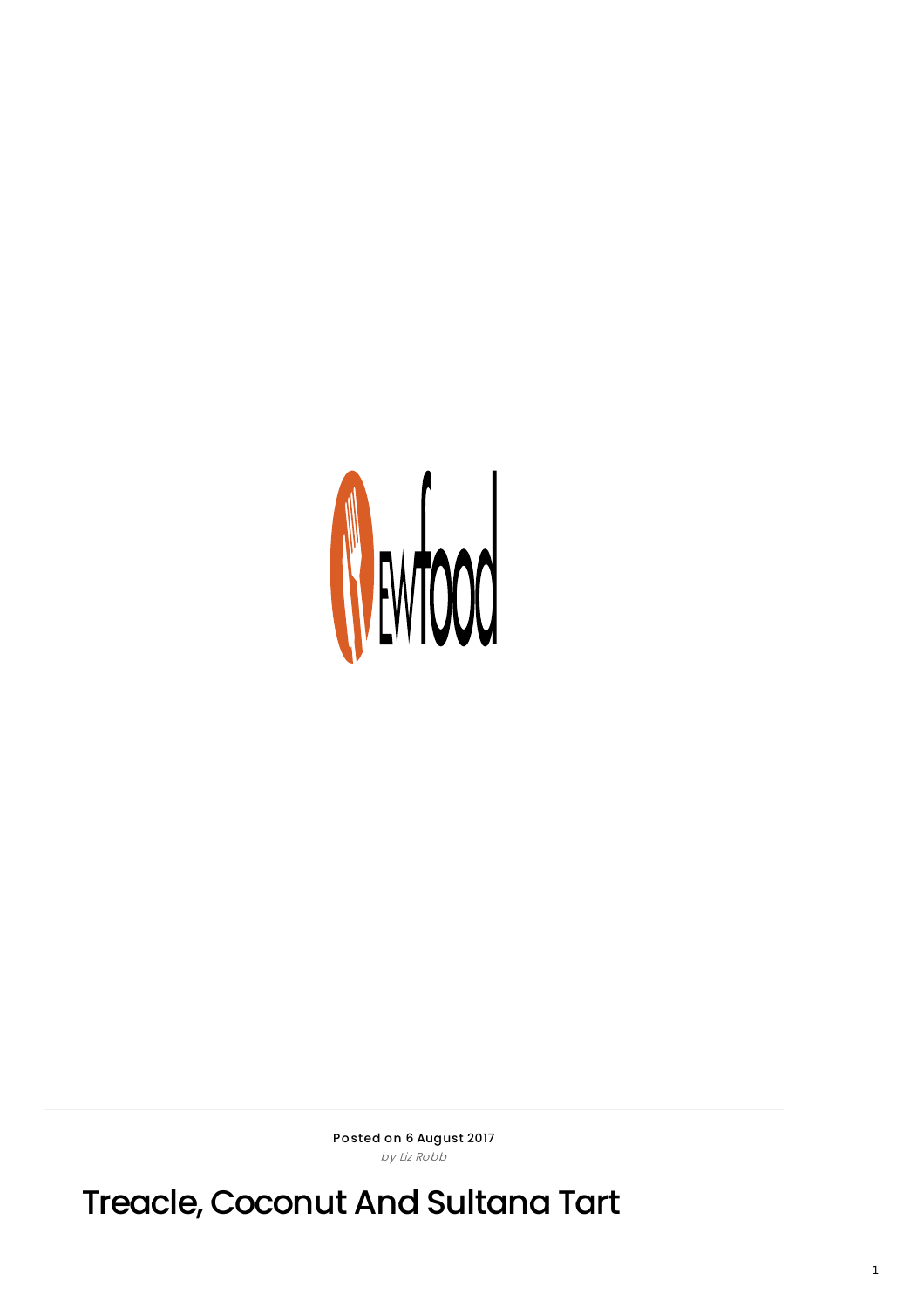

## Ingredients

60g wholewheat flour 60g self raising flour A pinch of salt 60g soft margarine\* Cold water 100g brown bread 1 lemon 320g golden syrup 100g dessicated coconut 75g sultanas A little milk Icing sugar Servings 6 Person

## Preparation

- 1 Add a pinch of salt to the wholemeal and self raising flours mixed together. Add the soft margarine, cut into small pieces, and rub lightly into the flour. Add cold water a little at a time and mix with a knife until it forms a soft dough.
- 2 Wrap the dough in cling film and rest in the fridge for about 20 minutes.
- 3 Meanwhile, break the bread into small pieces and then turn into fine breadcrumbs in a food processor.
- 4 Finely zest the lemon and then squeeze out the juice.
- 5 Preheat the oven to 190 degrees, 170 degrees fan oven.
- 6 Lightly grease a small loose bottomed flan tin; mine measured about 20cm. Roll out the dough fairly thinly on a lightly floured surface, line the tin and then trim off any excess.
- 7 Gently warm the syrup in a large saucepan and stir in the lemon zest and a tablespoon of juice. Remove from the heat and stir the breadcrumbs, coconut and finally the